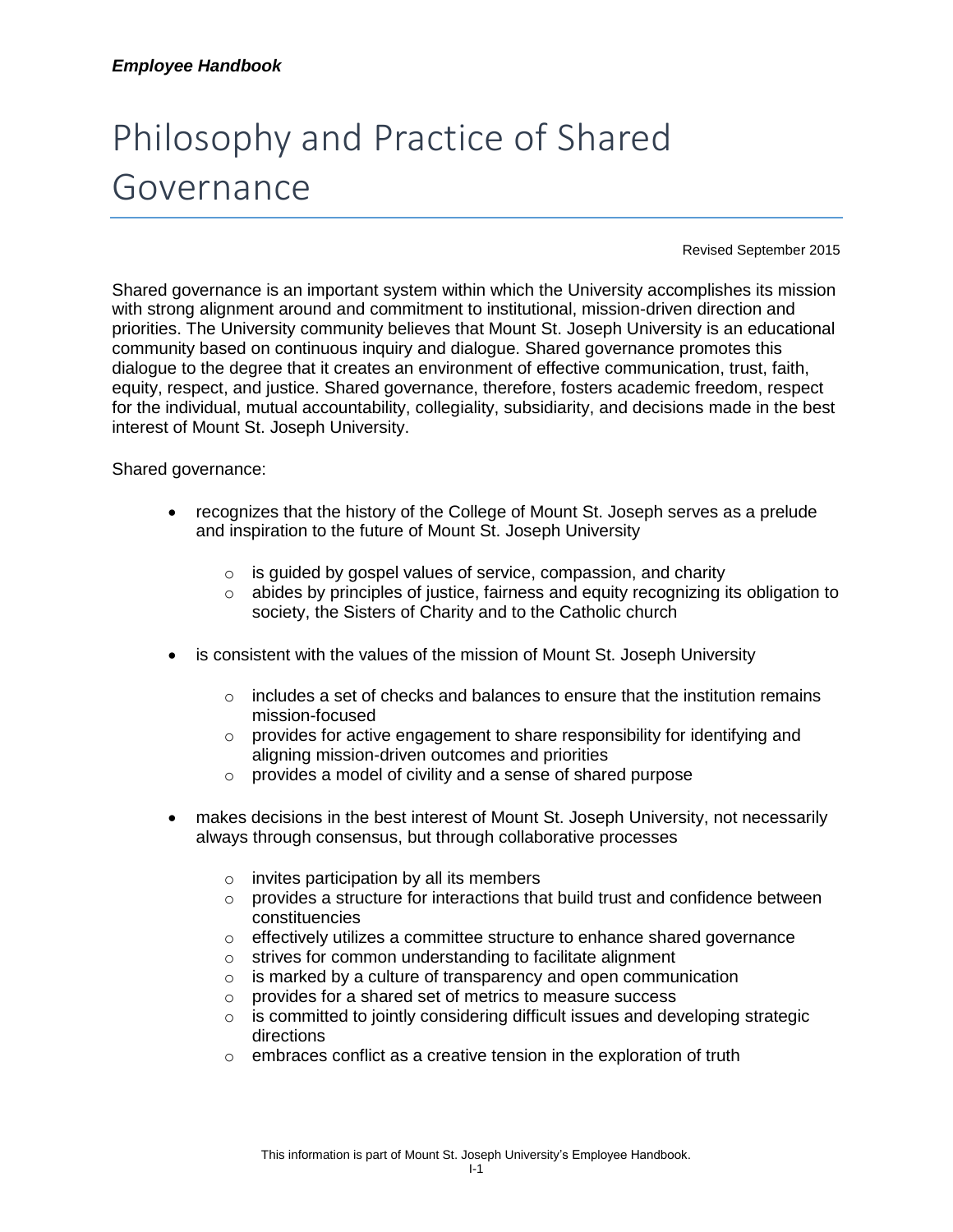- anticipates and responds to changes and needs (both internal and external to the community)
	- o works to develop better solutions for competitive advantage
	- $\circ$  calls forth effective leadership from all parts of the University community
	- o promotes leadership that motivates and inspires
	- $\circ$  develops succession plans for all leadership positions from all parts of the University community
	- o assesses its own effectiveness and makes appropriate changes
- respects the diversity of the University community and the dignity of each person
	- o listens and responds
	- o works toward reconciliation in relationships

To meet its educational goals and accomplish its mission, Mount St. Joseph University is committed to furthering joint planning and effort by the Board of Trustees, administration, faculty, staff, and students, as well as other segments of the community. The ideal is that the interests of all are considered and that the broadest possible exchange of information occurs and results in effective planning and implementation of the University's educational objectives. The goal of shared governance is not necessarily consensus on all issues, but, instead, the best possible decisions and directions for Mount St. Joseph University.

The primary responsibilities of the Board of Trustees, the President and administrative officers, faculty, staff, committees and other constituent groups are articulated in the Employee Handbook. The powers of review or final decision related to these primary responsibilities are lodged in the Sisters of Charity Leadership or Corporation Board, the Board of Trustees, and/or delegated to the President and administration. In exceptional circumstances, when the Board or President cannot concur with a recommendation, the reasons for this action are communicated as appropriate.

Joint planning and effort by all components of Mount St. Joseph University occur in established and in *ad hoc* bodies. Established bodies for faculty participation include the academic departments, standing committees of faculty assembly and university–wide committees, Faculty Assembly, and representation on committees of the Board of Trustees per their determination. Established bodies for administrative/professional and support staff participation include the administrative and support departments, university-wide committees, Staff Assembly, and representation on committees of the Board of Trustees per their determination. The established body for student participation is the Student Government Association and selected universitywide committees.

The responsibilities exercised by these bodies, as explicated in the Employee and Student Handbooks, are respected and defended by all components of the University, and the decisions of these bodies are shared with all other areas of the University as appropriate.

The shared governance model is a process of collaborative decision-making at all levels and across all functions of the organization. Mount St. Joseph University utilizes committees as essential components of this governance structure. Each committee has a specific charge and is composed of persons from different divisions and departments as appropriate. Since committee work is such an integral element of University governance, committee work will be